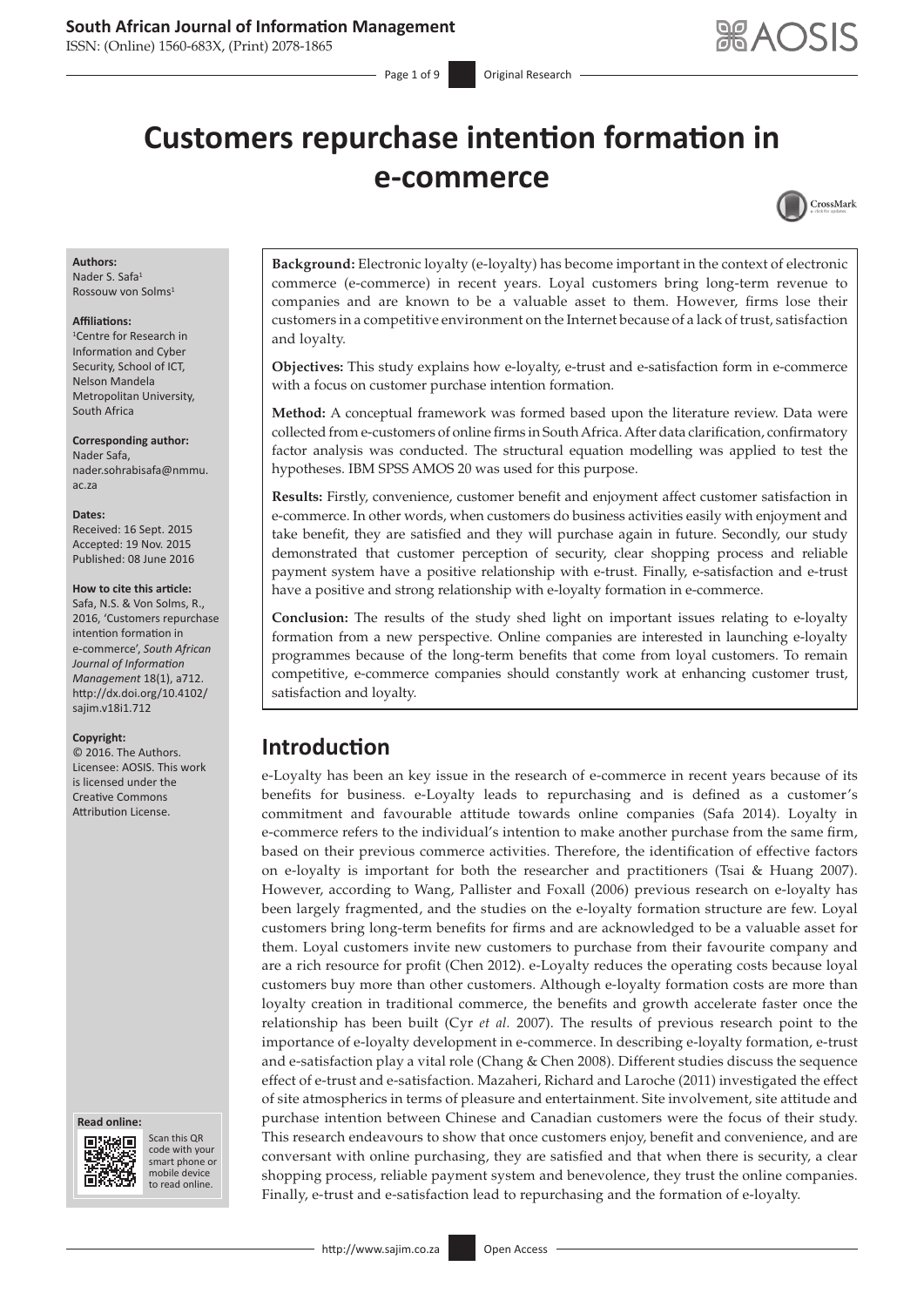# **Theoretical background**

Cognition affects people's reaction in daily activities. Cognition, affect and behaviour show the formation of human behaviour. Cognition refers to an individual's belief, perception and thought about an object when he or she interacts with the object (Park, Campbell & Kwak 2012). Affect refers to favourable disposition towards a stimulus that leads to a relative preference. In this research, feeling of convenience, benefit and enjoyment affect customers' satisfaction on one hand, and sense of security, clear shopping process, reliable payment system and benevolence influence customers' trust. Finally, perception of satisfaction and trust lead to actual behaviour (loyalty) in customers (Safa & Ismail 2013). A review of the literature revealed that e-satisfaction and e-trust play vital roles in the formation of e-loyalty. Based on this view, the research model development was presented in two parts:

- 1. The previous studies that relate to the formation of e-satisfaction.
- 2. The former investigations that relate to the formation of e-trust.

# **Research model and hypotheses development**

Retaining loyal customers is a key to e-commerce success. Previous studies have shown that there is a relationship between the profitability and growth of companies and customer purchasing with loyalty (Chen, Shang & Kao 2009). This study, in line with the previous studies, considers customer repurchasing, which refers to loyalty as a main construct for the success of e-commerce. In the different studies, e-trust and e-satisfaction have frequently been mentioned as two main factors that influence e-loyalty (Chang *et al*. 2008; Gefen & Straub 2004; Shankar, Smith & Rangaswamy 2003). Convenience (Lin, Wu & Chang 2011), customer enjoyment (Kim *et al.* 2012) and customer benefits (Bosnjak, Galesic & Tuten 2007) are the factors that influence e-satisfaction and security (Kim *et al.* 2010), whilst clear shopping process (Kim *et al.* 2010), reliable payment system (Kousaridas, Parissis & Apostolopoulos 2008) and benevolence (Gefen *et al*. 2004) are the constructs that influence e-trust.

#### **e-Satisfaction**

Customer satisfaction has attracted considerable attention from academic and e-commerce companies in recent years. Satisfied customers are more likely to repurchase from a company that has satisfied them from their previous shopping through the Internet (Shankar *et al.* 2003). In most research in this domain, satisfaction is the main factor in the formation of loyalty. Satisfied customers will purchase again and bring long-term benefits for companies (Auh & Johnson 2005; Tsai *et al.* 2007). Retaining and increasing loyal customers are very important for e-commerce companies, and having an effective plan for increasing customer satisfaction is necessary for surviving in the competitive environment of the Internet. Different experts have discussed e-satisfaction from various perspectives. Følstad, Anda and Sjøberg (2010) investigated customer satisfaction in terms of general and specific context. The results of their investigation revealed that perceived ease of use and usefulness affect customer satisfaction and satisfaction influences loyalty in e-commerce. Bridges and Florsheim (2008) considered perceived enjoyment as the main factor that influences customer connectivity and satisfaction with the e-commerce system. Hedonism (sense of pleasure) has also been considered as a factor that influences e-satisfaction and e-loyalty (Bridges & Florsheim 2008; Overby & Lee 2006; Van Schaik & Ling 2008). System and information quality and customer perception (ease of use and usefulness) are the factors that have frequently been mentioned by scholars that lead to customer satisfaction (Lin *et al.* 2011; Stefani & Xenos 2011). In the different research, satisfaction has been studied in two perspectives. On the one hand, satisfaction is an affective predisposition sustained by economic condition, such as the volume of profit margins or sales obtained. On the other hand, nonpsychological factors such as the ease of relationships or partner fulfilling promises are considered as non-economic satisfaction. Satisfaction with economic and non-economic aspects influences customer loyalty in the e-commerce (Casaló, Flavián & Guinalíu 2008).

#### **Customer enjoyment**

Customer enjoyment refers to the enjoyable connectivity to the computer system. Perceived enjoyment also refers to cognitive information processing and influences customer satisfaction (Dubé, Cervellon & Jingyuan 2003). Online customer behaviour has focused on hedonism in recent years and discussed the fun and benevolent aspects of using e-commerce on the Internet. Hedonic in e-commerce refers to the feeling of pleasure in purchasing. Kim *et al.* (2012) investigated the effect of hedonic value on customer satisfaction based on the gender and income of the customers. Bridges and Florsheim (2008) investigated the effect of convenience, safe and pleasant shopping on e-satisfaction. An enjoyable experience of shopping leads to more online buying and e-loyalty in e-commerce. The results show that an enjoyable shopping experience and considering customer benefits increase customer satisfaction in Internet shopping. Van Schaik and Ling (2008) examined the effect of screen design, information organization and Internet experience on customer enjoyment and satisfaction. The outcome of their research revealed that site beauty influences customer enjoyment and leads to repurchasing. Communication theory discusses the information process and human communication. Based upon this theory, transmission and quality of information influence customers (Kim *et al.* 2005). In another study, Hwang (2010) investigated the moderating effect of gender on e-commerce system adoption. The results showed that the effect of enjoyment as an intrinsic motivation in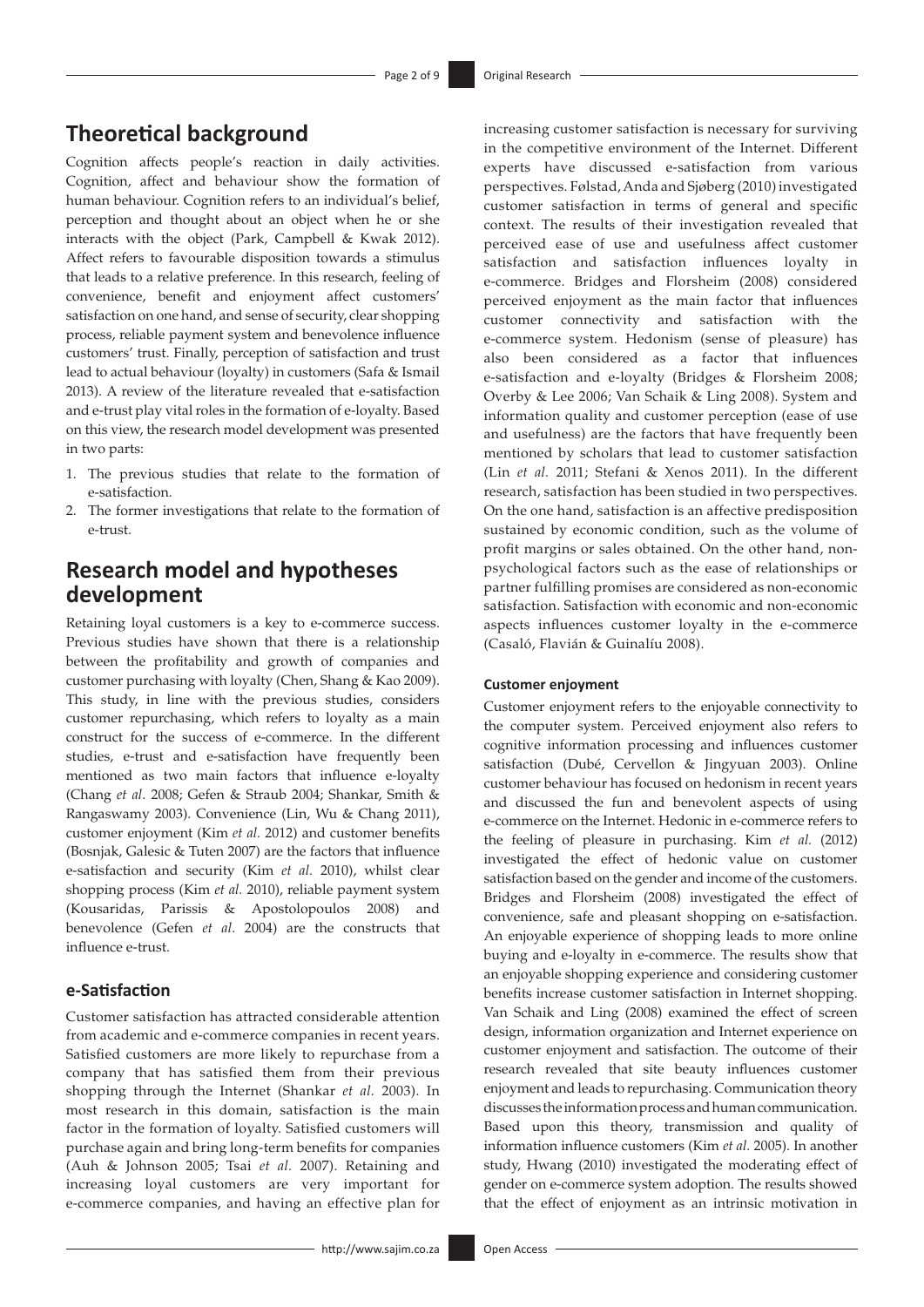women is stronger than that in men. In literature, customer enjoyment has been considered as a factor that influences e-satisfaction in this framework.

#### **Customer benefit**

Customers can purchase in the minimum of time and avoid traffic and other vulnerabilities, such as robbery or accident. Less cost, time, error and mistakes are the advantages of e-commerce. The good qualities of the products as well as the perceived fairness of price are the important factors that influence customer decisions to purchase online. Customers compare the price of products and services and based on their benefit make a decision (Bosnjak *et al.* 2007). Min and Wolfinbarger (2005) examined the effect of profit margin and marketing efficiency in e-commerce. The results of their research showed that lower price and customer benefit play an important role in customer satisfaction and repurchasing. Previous studies revealed that once online companies consider reward and discount for their e-customers, they are more satisfied with their online shopping (Quaddus & Achjari 2005). According to the Exchange Theory, human relationships form based on the comparison of alternatives and subjective cost–benefit analysis. This theory has its roots in sociology, economics and psychology. Maximizing benefit and minimising cost are two important factors in human decision-making and their relationship. Therefore, people consider the benefit and risk in their activities. When risk increases, they abandon or terminate their relationship (Kim *et al.* 2005). In this research, customer benefits are amongst the factors that influence customer satisfaction and lead to repurchasing and loyalty in e-commerce.

#### **Convenience**

Convenience is defined as the extent to which customers feel that the website is user friendly, simple and intuitive. Accessibility of information and easiness of the transaction process have a significant effect on customer satisfaction (Chen, Hsu & Lin 2010). According to Salehi, *et al.* (2012), customers leave e-commerce websites without any activity or purchase when they cannot find their way through the system. Hernandez investigated the moderating effect of the e-purchasing experience in e-commerce. Their research group focus comprised two groups of customers: (1) experienced e-customers and (2) customers who had low experience in e-commerce. The perceptions that induce customers to purchase through the Internet for the first time are not the same as those that produce repurchasing behaviour. More e-commerce experience leads to convenience and satisfaction in e-commerce (Hernández, Jiménez & Martín 2010). The search facility in the e-commerce system enables customers to obtain the information that they need, and providing accessible information and visibility are important factors for e-customer convenience (Lin *et al.* 2011). Short response time and fast completion of transactions with minimum customer effort lead to convenience in e-commerce. The theory of minimum effort, which discusses human satisfaction with minimum effort to reach a goal, supports

the factor of convenience in the study. In addition, the perceived ease of use in the technology acceptance model also confirms the convenience of customers in e-commerce and has been mentioned frequently by experts (Qiu & Li 2008). Customers expect a fast and efficient process in their e-commerce activity. They will not come back for purchasing if customers become frustrated in e-commerce.

#### **e-Trust**

In any commercial activity, trust plays a vital role and is a collective and institutional attribute that is drawn upon to achieve particular goals. Trust also encourages partners to cooperate in transactions (Safa & Ismail 2013). The transactions are between two individuals, firms or individuals and firms. Different experts have discussed trust in different perspectives, such as technological, organizational and managerial, behavioural and psychological, economic and game theoretic approaches (Kirs & Bagchi 2012). Berry discussed trust as a very powerful tool in marketing. Needless to say, trust plays a vital role in e-commerce like any commercial exchange involving monetary transactions (Koh & Sundar 2010). In contrast with traditional commerce, trust in e-commerce is based on the customer confidence in the process. Trust is identified as the key factor in the success of e-commerce and its influence on customer loyalty. Iglesias-Pradas *et al.* (2013) investigated the barriers of e-shopping with focus on non-shopper behaviour. The results of their research revealed that trust and security issues are the most significant barriers to keep deterring customers from shopping on the Internet. Beldad, de Jong and Steehouder (2010) discussed different determinants of online trust formation in commercial and non-commercial online transaction. The outcomes of their study showed that trust plays a vital role when firms rely on the Internet for delivery of their products or services. The lack of trust could thwart users from engaging in online transactions with the companies.

#### **Security**

It is commonly believed that the perception of security improves customer trust and that trust leads to repurchasing by customers and brings enormous benefits for companies (Safa *et al.* 2015). e-Commerce systems save customer information and also the information concerning their transactions during Internet shopping. Customer information can be analysed for a variety of purposes, which increases the risk for customers. That is why customers consider the security of the system as an important factor in e-commerce. The concept of perceived security is the greatest challenge for customers who want to buy products or services on the Internet. Authentication, verification, protection and encryption, as suggested by Kim *et al.* (2010), influence the customer security perception. Customers know that their information is collected, recorded and may be used later for undesirable purposes, which is always a concern. Therefore, perceived security is a subjective probability for customers in e-commerce that their financial and personal information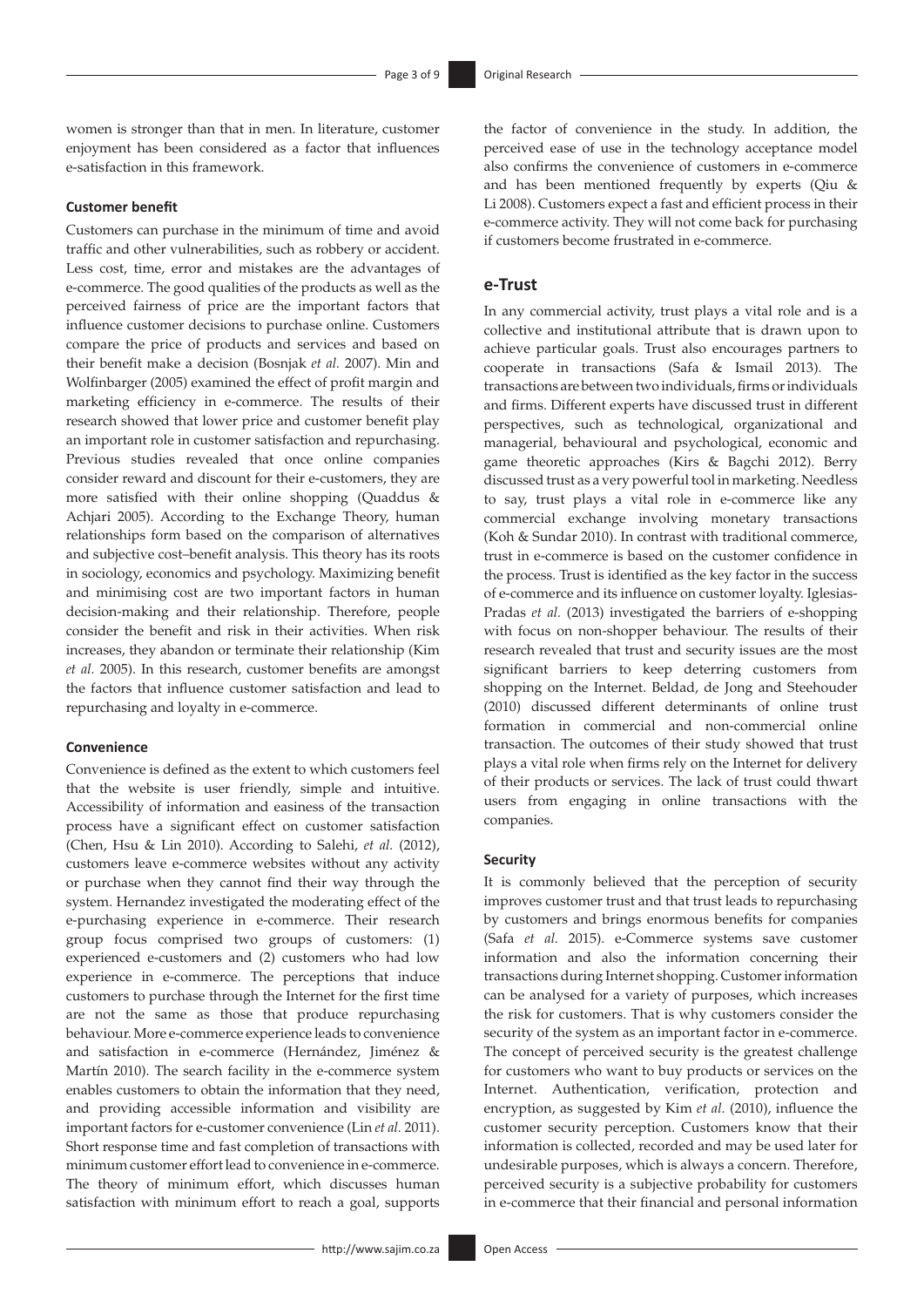will not be shown, saved or stolen in the e-commerce activity.

#### **Reliable payment system**

e-Commerce is built based on the Electronic Payment System (EPS), which is one of the important issues in the success of e-commerce (Kousaridas *et al.* 2008). Easy payment, privacy, reliability, security, acceptability, scalability and anonymity are the factors that influence EPS and are the different aspects in comparison with traditional payment methods (Carbonell, Sierra & Lopez 2009; Safa, Ghani & Ismail 2014). Transactions occur without any prior customer contact or interpersonal relationship in the e-commerce environment. Security threats in e-commerce from interpersonal networks or media cause people to think about security in EPS (Carbonell *et al.* 2009). Generally, security is a set of computer programmes, procedures and mechanisms for guaranteeing the process and authenticating the source of information (Kim *et al.* 2010). Although the extant literature extensively discusses EPS and trust in terms of service providers, merchants and customer perception, a safe payment system has not been adequately studied or addressed in this domain (Dai & Grundy 2007). In this study, a reliable payment system is considered one of the main factors that lead to customer trust and loyalty.

#### **Clear shopping process**

Understanding the online shopping process to establish and sustain e-commerce is important for retailers and companies. Muylle and Basu (2004) examined the extent to which companies in different industries support online processes through their website. Their findings showed that a clear shopping process is important for the success of e-commerce. The shopping process encompasses information search, product awareness, product trial, transaction and distribution. Shopping activities fragment because of multiple stages. Shopping processes are divided into several sub-processes because they are performed at varying times, locations and stages of purchasing (Cao 2012). Kim and Forsythe (2008) discussed the effect of virtual try-on in online shopping to reduce product risk and increase enjoyment. They also examined the effect of technology anxiety and innovativeness on e-shopping. The results revealed that a simple, understandable and clear shopping process leads to

customer trust in e-commerce. A clear shopping process helps customers to make a decision about purchasing in the Internet environment. Bechwati and Xia (2003) investigated the effect of customer perceptions about the shopping process and the effort required for e-purchasing on the decision of customers to perform e-commerce activities. The results of their study revealed that understanding the shopping process helps customers to make decisions and leads to trust and repurchasing. In this study, a clear shopping process is one of the main factors that influence customer trust in e-commerce.

#### **Benevolence**

Benevolence in e-commerce is defined as the positive perception of e-commerce and the orientation of the online company. Benevolence is 'the extent to which a trustee is believed to want to do good to the trustor, aside from an egocentric profit motive'. Gefen *et al.* (2004) discussed benevolence as well as the ability and integrity to develop trust. They defined integrity as the trustor's perception that 'the trustee adheres to a set of principles that the trustor finds acceptable'. Experts believe that it must be recognised that trust in e-commerce has aspects that are different from traditional commerce. Trust relates to the interpersonal determinants of behaviour, which deal with the beliefs about the integrity and benevolence, ability and predictability of the other people. Based on their request and interests, customers trust more once they feel that the online company can help them when they need help to choose proper products (Gummerus *et al.* 2004). In other words, the level that customers feel that the e-commerce site is targeted at them and the services fulfil their needs leads to customer trust (Lai 2006). In this research, benevolence has been considered as a factor that influences trust in e-commerce.

Table 1 shows the definition of effective factors in the model in a concise form.

The cognition-affect-behaviour model was applied to show e-loyalty formation in e-commerce (Figure 1). Customer beliefs, perceptions or thoughts form their cognition during their interaction with the shopping environment, products and services, which shows the effect of the interaction. Based on the model, customer perception of convenience, benefits

**TABLE 1:** Definition of effective factors in the research model.

| <b>Definition</b>                                                                                                                                        |
|----------------------------------------------------------------------------------------------------------------------------------------------------------|
| Refers to the enjoyable connectivity to the e-commerce system and pleasant shopping.                                                                     |
| Refers to advantages of e-commerce such as spending less time and cost, avoiding traffic, robbery and accident, having reward and<br>discount and so on. |
| Refers to the customers' feel about the e-commerce system in terms of accessibility of information and easiness of the transaction<br>process.           |
| Refers to the security of the e-commerce system in terms of financial and personal information.                                                          |
| Easy understanding of shopping process.                                                                                                                  |
| Reliability of the system in terms of financial transactions.                                                                                            |
| The extent to which e-commerce company considers the benefit, interest and request of customers in their system.                                         |
| Refers to perception of satisfying fulfilment over customer transaction experiences.                                                                     |
| Refers to the perception of confidence in the exchange reliability and integrity.                                                                        |
| Repeated buying behaviour in a particular period of time.                                                                                                |
|                                                                                                                                                          |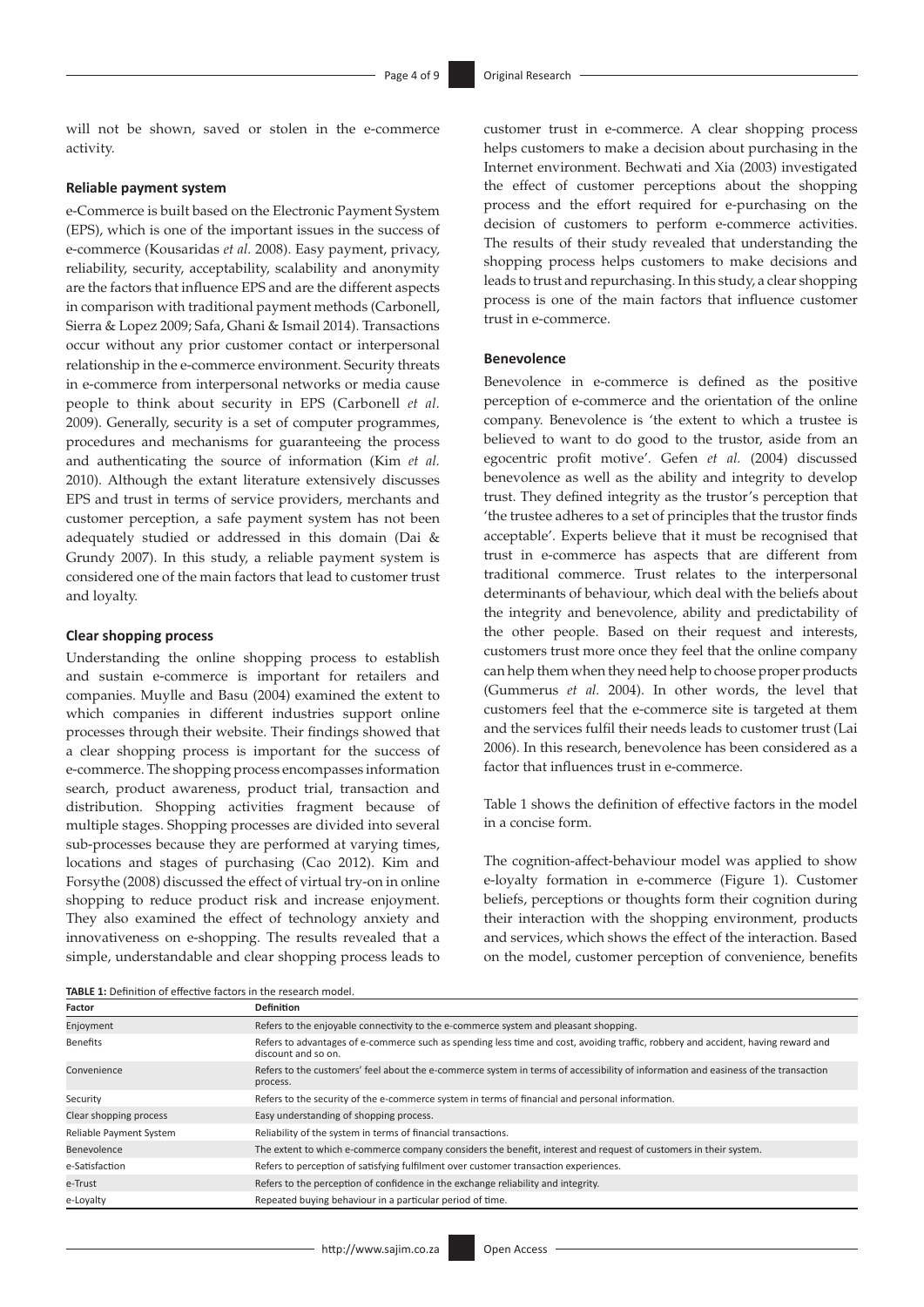

**FIGURE 1:** e-Loyalty formation model.

and enjoyment affect e-satisfaction on the one hand, and security, clear shopping process, reliable payment system and benevolence affect e-trust, on the other hand, in which the two together lead to e-loyalty behaviour (Chang & Chen 2009). The following hypotheses have been considered for this research:

**H1:** Convenience has a positive effect on customer e-satisfaction.

**H2:** Customer benefits have a positive effect on customer e-satisfaction.

**H3:** Customer enjoyment has a positive effect on customer e-satisfaction.

**H4:** Security has a positive effect on customer e-trust.

**H5:** Clear shopping process has a positive effect on customer e-trust.

**H6:**Reliable payment system has a positive effect on customer e-trust.

**H7:** Benevolence has a positive effect on customer e-trust. **H8:** e-Satisfaction has a positive effect on customer e-loyalty.

**H9:** e-Trust has a positive effect on customer e-loyalty.

# **Research methodology**

Every study starts to solve a problem or improve a system. Today, companies lose their customers in the competitive environment on the Internet. The lack of trust, satisfaction and loyalty are the main factors leading to the breakdown of e-commerce. As mentioned before, loyal customers are a valuable asset for companies. Therefore, retaining and increasing loyal customers is necessary. Based upon the literature review, a conceptual framework is formed. Data were collected from e-customers of online firms in South Africa. After data clarification, confirmatory factor analysis was conducted. The structural equation modelling was applied to test the hypotheses. IBM SPSS AMOS 20 was used for this purpose. More explanation will be presented in the next part.

#### **Data collection**

Our research subjects were the customers of online companies who had at least several Internet shopping

experiences in South Africa from first of January to end of March. The participants were asked to fill out the questionnaires based on their experience with e-commerce. The questionnaires were also sent through the Internet to the email of some participants who we had their email address in order to speed up data collection. The number of respondents was 283, from which 18 questionnaires were discarded because of the same rating given to all questions or they were incomplete. Finally, 265 questionnaires were retained for analysis.

#### **Demography**

The relationship between Internet purchasing intention and customer demographic has been mentioned important by the other experts (Akhter 2003). The results of demographic analysis are presented in Table 2. Gender is relatively equal between (50.9%) women and (49.1%) men. The largest age group was 30–39 (54.55%), followed by 20–29 (17.85%), 40–49 (26.67%) and above age 50 (1.2%). The academic level of participants was relatively high. Most of the participants in the survey had three experiences of online purchasing per month. The samples show a diversity in terms of age, education and e-commerce experience with almost equal representation of gender.

#### **Measurements**

The questionnaire was applied to measure customer perception of the research framework, which was adopted from previous research. A Likert scale was used for measuring each item, from (1) strongly disagree to (5) strongly agree. First, a pilot study was carried out with 32 questionnaires and items revised before finalizing the main survey content. The preliminary version of the questionnaire was pilot-tested in order to investigate whether all the participants understood the questions in a similar way and

#### **TABLE 2:** Demography of participants.

| Demography       | Category            | f              | $\frac{0}{0}$ |
|------------------|---------------------|----------------|---------------|
| Gender           | Male                | 130            | 49.1          |
|                  | Female              | 135            | 50.9          |
| Age (years)      | $20 - 29$           | 46             | 17.58         |
|                  | $30 - 39$           | 144            | 54.55         |
|                  | $40 - 49$           | 70             | 26.67         |
|                  | > 50                | 5              | 1.20          |
| Occupation       | University students | 127            | 48.1          |
|                  | Company employees   | 138            | 51.9          |
| Education        | PhD                 | 53             | 19.4          |
|                  | Master's degree     | 91             | 34.5          |
|                  | Bachelor's degree   | 121            | 46.1          |
| Number of EC use | $\mathbf{1}$        | 42             | 15.8          |
|                  | $\overline{2}$      | 51             | 19.4          |
|                  | 3                   | 59             | 22.4          |
|                  | $\overline{4}$      | 50             | 19.4          |
|                  | 5                   | 38             | 14.5          |
|                  | 6                   | 11             | 4.3           |
|                  | $\overline{7}$      | 6              | 1.8           |
|                  | 8                   | $\overline{4}$ | 1.2           |
|                  | > 9                 | $\overline{4}$ | 1.2           |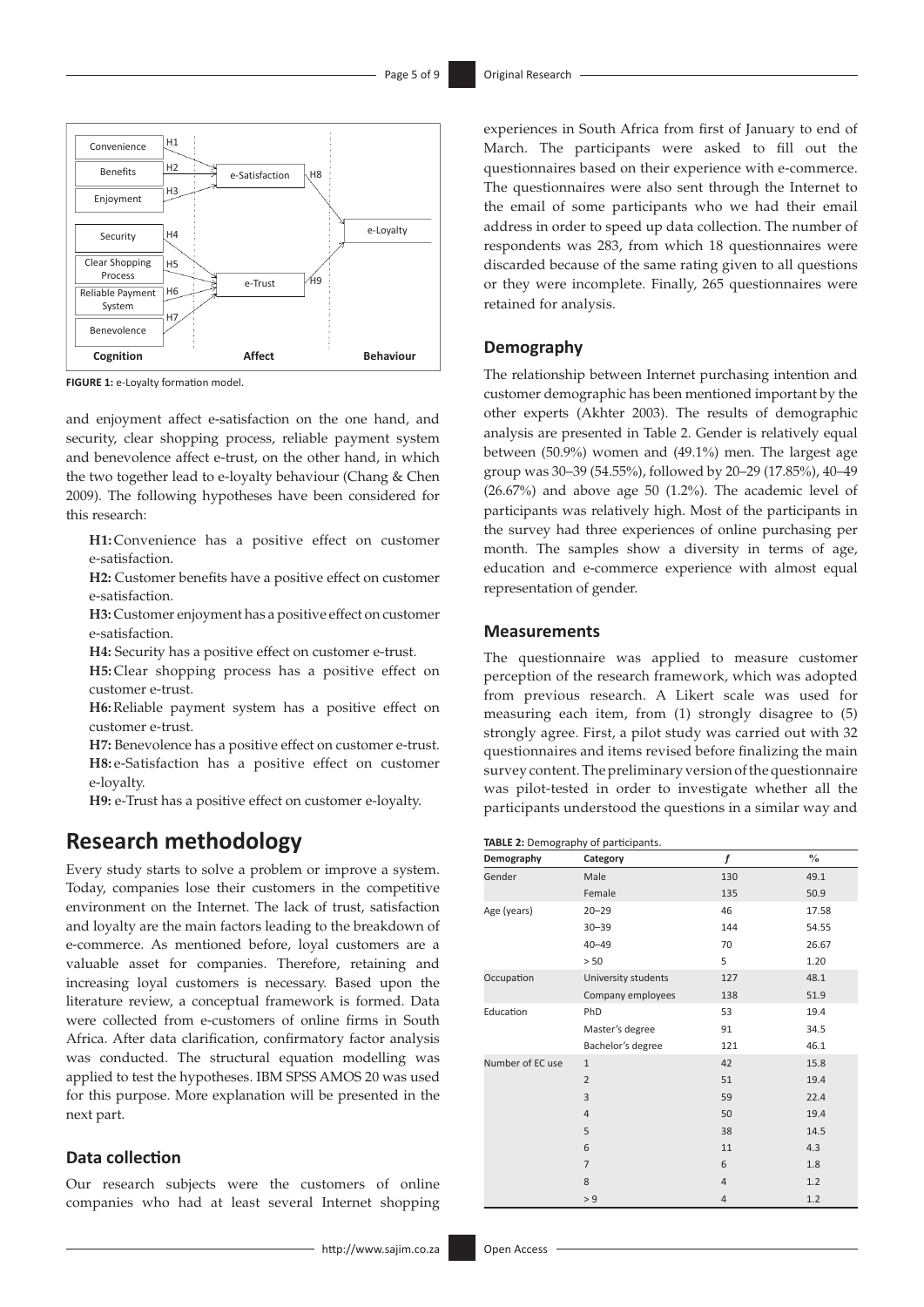whether they interpreted questions in the same manner. We described the purpose of this research for them and asked to answer the questionnaire in the presence of one of the authors and to provide feedback regarding wording, applicability and understandability of the instruments. Item identification analysis was applied to evaluate the results of the pilot study that combined the identification of the index score with descriptive statistics. The measures of the homogeneity test were less than 2 (Chang & Chen 2009). Finally, 39 measurement items remained for the main construct.

### **Data analysis Analysis of the measurement model**

Confirmatory factor analysis was applied for developing the measurement model. Structural equation modelling was established for hypothesis testing. The maximum likelihood method in IBM SPSS AMOS 20 was used for assessment of the model. Chi-square with degrees of freedom, goodness of fit index (GFI), adjusted goodness of fit index (AGFI), normed fit index (NFI), comparative fit index (CFI) and root mean square error of approximation (RMSEA) were employed to evaluate the model. In this model NFI, GFI, AGFI and CFI were all greater than 0.9, and RMSEA was less than 0.08; therefore, we have a fit model. The measure of chi-square is 665.528 with 226 degrees of freedom (665.528/226 < 3, *p* = 0.000), indicating a good fit model (Hair *et al.* 2010).

Every construct was evaluated separately by construct validity, indicator loading, discriminant validity and convergent validity. The loading of the items for all constructs was significant. The average variance extracted and composite reliability were applied for reliability assessment. The composite reliabilities were between 0.72 and 0.85 (more than 0.7) and the AVEs between 0.56 and 0.71 (more than 0.5). In addition, the item loadings were between 0.62 and 0.91, which were above the recommended cut-off level of 0.6. Therefore, the convergent validity is acceptable (Chang *et al.* 2009). Table 3 shows the measures of the model in first order and after consideration to improve it. In the second order, the items with loading less than 0.6, which lead to low convergent validity, and the items with high error were omitted from the model (Chien, Chen & Hsu 2012).

Table 4 shows the measures of factor loading, *t*-value, composite reliability and average variance extracted for the model.

#### **Testing the structural model**

Based on the recommended values, all fit indices show a good model fit  $(\chi^2/d.f. = 2.73, NFI = 0.92, GFI = 0.93, AGFI =$ 0.91, CFI = 0.95, RMSEA = 0.71). Table 5 shows the standardized path coefficients in the model. H1 shows that convenience has a positive effect on e-satisfaction ( $γ_1$  = 0.45,  $p < 0.001$ ). The outcomes also show that customer benefit  $(γ<sub>2</sub> = 0.72, p < 0.001)$  and customer enjoyment  $(γ<sub>3</sub> = 0.61,$ *p* < 0.001) have a positive effect on e-satisfaction. In the trust section of the model, security ( $\gamma_4 = 0.53$ ,  $p < 0.001$ ), clear shopping process ( $\gamma_s$ = 0.61, *p* < 0.001) and reliable payment system ( $\gamma_6$  = 0.58, *p* < 0.001) have a positive effect on e-trust. Unexpectedly, the standard path coefficient was not significant for benevolence  $(p > 0.5)$ . Thus, H7 was not supported. H8 and H9 proposed that the satisfaction and trust positively affect customer loyalty ( $\gamma_{\rm s}$  = 0.79, *p* < 0.001,  $\gamma$ <sub>9</sub> = 0.74, *p* < 0.001).

### **Implications**

The formation of loyalty in the Internet environment is not easily achieved and needs to be considered by firms. This research presented a model for the creation of e-loyalty in e-commerce based on two main elements – e-trust and e-satisfaction. Firstly, convenience, customer benefit and enjoyment affect customer satisfaction in e-commerce. These findings are in line with previous research in this domain (Koo 2006; Salehi *et al.* 2012). These findings are also in line with the ease of use in the Technology Acceptance model and Exchange Theory, which discuss human relationships based on their benefit and cost. The results in this part implied that when customers do business activities easily with enjoyment and take benefit, they are satisfied and they will purchase again in future. Secondly, our study demonstrated that customer perception of security, clear shopping process and reliable payment system have a positive relationship with e-trust. These results are also in line with the results of other research that has been carried out previously (Keen *et al.* 2004; Zuccato 2007). However, benevolence had no significant direct effect on e-trust. Benevolence reflects the willingness to assist and support the customer and knowing what the customers expect from the seller on the Internet (Palvia 2009). The interviews with customers revealed that they do not have any sense about firms' benevolence because of the weak relationship between companies and their e-customers. Customer Relationship Management is necessary for the success of e-commerce. Indeed, Customer Relationship Management transfers the perception of willingness to assist, support, fulfil

**TABLE 3:** Comparison of measurement models of e-loyalty.

| ___<br>___<br>.<br>------- |                  |            |       |            |       |              |  |
|----------------------------|------------------|------------|-------|------------|-------|--------------|--|
| Model                      | $v^2/d_{1}$ .    | <b>NFI</b> | GFI   | <b>AGF</b> | CFI   | <b>RMSEA</b> |  |
| First-order model          | 3.65             | 0.79       | 0.85  | 0.87       | 0.74  | 0.18         |  |
| Second-order model         | 4.7 <sup>5</sup> | 0.92       | 0.93  | 0.91       | 0.95  | 0.71         |  |
| Recommended value          |                  | > 0.9      | > 0.9 | > 0.8      | > 0.9 | < 0.08       |  |

NFI, normed fit index; GFI, goodness of fit index; AGFI, adjusted goodness of fit index. CFI, comparative fit index; RMSEA, root mean square error of approximation.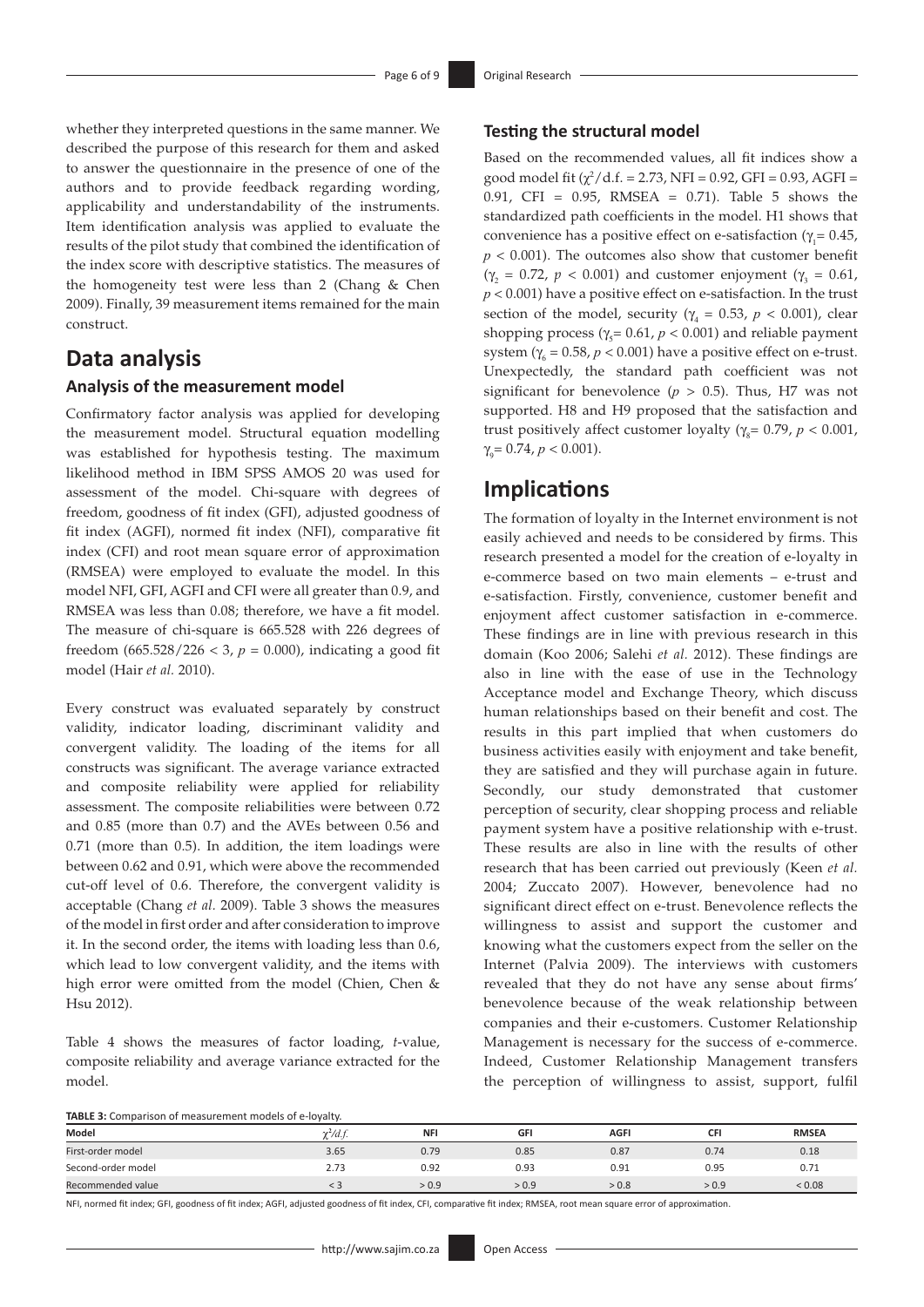**TABLE 4:** Summary of measurement scale.

| Constructs                    | <b>Measured items</b>                                                                                  | Confirmatory<br>factor analysis | $t$ -value   | Composite<br>reliability | Average<br>variance<br>extracted |
|-------------------------------|--------------------------------------------------------------------------------------------------------|---------------------------------|--------------|--------------------------|----------------------------------|
| Convenient                    |                                                                                                        |                                 |              |                          |                                  |
| CO <sub>1</sub>               | Purchasing with minimum effort leads to my satisfaction.                                               | 0.62                            | 11.8         | 0.85                     | 0.65                             |
| CO <sub>2</sub>               | I feel comfortable when I can buy any place and time.                                                  | 0.83                            | 16.5         |                          |                                  |
| CO <sub>3</sub>               | A user-friendly and simple website lead to my satisfaction.                                            | 0.91                            | 19.3         |                          |                                  |
| CO <sub>4</sub>               | Easiness of transaction and accessibility of information satisfy me.                                   | 0.71                            | 17.4         |                          |                                  |
| <b>Customer benefits</b>      |                                                                                                        |                                 |              |                          |                                  |
| CB1                           | Purchasing at a lower cost leads to my satisfaction in online shopping.                                | 0.76                            | 13.3         | 0.75                     | 0.58                             |
| CB <sub>2</sub>               | Purchasing with better quality leads to my satisfaction in online shopping.                            | 0.86                            | 14.5         |                          |                                  |
| CB <sub>3</sub>               | Purchasing with minimum time and avoiding traffic and robbery lead to my                               | 0.69                            | 13.6         |                          |                                  |
|                               | satisfaction in online shopping.                                                                       |                                 |              |                          |                                  |
| CB4                           | Considering reward and discount in Internet purchasing lead to my satisfaction.                        | 0.73                            | 12.9         |                          |                                  |
| <b>Customer enjoyment</b>     |                                                                                                        |                                 |              |                          |                                  |
| CE <sub>1</sub>               | I enjoy the organization of information, when I buy through the Internet.                              | 0.75                            | 18.3         | 0.72                     | 0.56                             |
| CE <sub>2</sub>               | Pleasant shopping satisfies me and I like to purchase again from such a site.                          | 0.65                            | 17.9         |                          |                                  |
| CE <sub>3</sub>               | My experience on the Internet leads to enjoyment of the e-commerce activities.                         | 0.82                            | 18.4         |                          |                                  |
| CE4                           | When I buy from the website with high system quality, I enjoy the shopping.                            | 0.89                            | 16.4         |                          |                                  |
| Security                      |                                                                                                        |                                 |              |                          |                                  |
| SE1                           | I trusted this website when I realized that their system is secure.                                    | 0.82                            | 16.3         | 0.84                     | 0.67                             |
| SE <sub>2</sub>               | I trusted this website when I realized nobody accesses my information.                                 | 0.91                            | 16.1         |                          |                                  |
| SE3                           | I trusted this website when I realized nobody accesses my account and<br>transaction information.      | 0.87                            | 17.3         |                          |                                  |
| SE4                           | I trusted this website when I realized the path of data transfer is secure.                            | 0.76                            | 17.1         |                          |                                  |
| <b>Clear shopping process</b> |                                                                                                        |                                 |              |                          |                                  |
| CSP1                          | When I understand the steps of shopping on the Internet, I can trust the online<br>company.            | 0.73                            | 16.7         | 0.79                     | 0.71                             |
| CSP <sub>2</sub>              | The tracking of the shopping process through the website leads to my trust in<br>e-commerce companies. | 0.86                            | 15.9         |                          |                                  |
| CSP <sub>3</sub>              | A simple and fast ordering system leads to my trust in an e-commerce company.                          | 0.69                            | 16.4         |                          |                                  |
| Reliable payment system       |                                                                                                        |                                 |              |                          |                                  |
| RPS1                          | A reliable payment system leads to my trust in this website.                                           | 0.79                            | 17.8         | 0.81                     | 0.63                             |
| RPS2                          | I trust this website because I realize my bank account is safe.                                        | 0.88                            | 18.3         |                          |                                  |
| RPS3                          | I trust this website because I am sure nobody can change my transaction data.                          | 0.91                            | 18.1         |                          |                                  |
| RPS4                          | I trust this website because I am sure the service provider is reliable.                               | 0.76                            | 17.9         |                          |                                  |
| <b>Benevolent</b>             |                                                                                                        |                                 |              |                          |                                  |
| BE1                           | I trust the system when their system helps me to make a decision in purchasing.                        | 0.82                            | 15.9         | 0.85                     | 0.67                             |
| BE <sub>2</sub>               | I trust them when their system provides products and services based on my need.                        | 0.92                            | 16.7         |                          |                                  |
| BE3                           | I trust them when their system provides products and services based on my<br>requests.                 | 0.81                            | 16.4         |                          |                                  |
| BE4                           | I trust them when e-commerce company considers my rights.                                              | 0.88                            | 17.1         |                          |                                  |
| e-Satisfaction                |                                                                                                        |                                 |              |                          |                                  |
| ES1                           | I am satisfied with my purchases from this website.                                                    | 0.82                            | 15.6         | 0.78                     | 0.73                             |
| ES <sub>2</sub>               | My decision to buy from this website was right.                                                        | 0.93                            |              |                          |                                  |
| ES3                           | I will buy my needs from this website in the future.                                                   | 0.72                            | 14.8<br>15.2 |                          |                                  |
|                               |                                                                                                        | 0.83                            | 16.1         |                          |                                  |
| ES4                           | If I buy again, I would feel pleasure about my purchase.                                               |                                 |              |                          |                                  |
| e-Trust                       |                                                                                                        |                                 |              |                          |                                  |
| ET1                           | I trust this website in terms of my privacy.                                                           | 0.76                            | 16.4         | 0.76                     | 0.69                             |
| ET <sub>2</sub>               | I am sure nobody will abuse my information in their system.                                            | 0.91                            | 16.9         |                          |                                  |
| ET <sub>3</sub>               | I trust this website for my bank account when I buy through this website.                              | 0.87                            | 19.1         |                          |                                  |
| ET4                           | This company has a secure path for data transfer.                                                      | 0.73                            | 17.3         |                          |                                  |
| e-Loyalty                     |                                                                                                        |                                 |              |                          |                                  |
| EL1                           | I will try to buy from this website again and again.                                                   | 0.71                            | 14.4         | 0.83                     | 0.56                             |
| EL <sub>2</sub>               | This website is my first choice to buy through the website.                                            | 0.85                            | 15.6         |                          |                                  |
| EL3                           | This website is my favourite retail website.                                                           | 0.77                            | 16.1         |                          |                                  |
| EL4                           | I recommend this site to my friends for purchasing.                                                    | 0.84                            | 16.7         |                          |                                  |

*t*-value is significant at *p* < 0.05.

customers' request and help the customers. It seems necessary that e-commerce companies pay attention to this weakness in the future. Finally, our research, in line with the other research, showed that e-satisfaction and e-trust have a positive and strong relationship with e-loyalty (Audrain-Pontevia, N'Goala & Poncin 2013; Kim, Jin & Swinney 2009). This means that if customers trust an online company and they are satisfied with their purchase, they will buy again in the future. e-Trust and e-satisfaction are two important factors that lead to the formation of e-loyalty and loyal customers bring long-term benefit for companies in the Internet environment.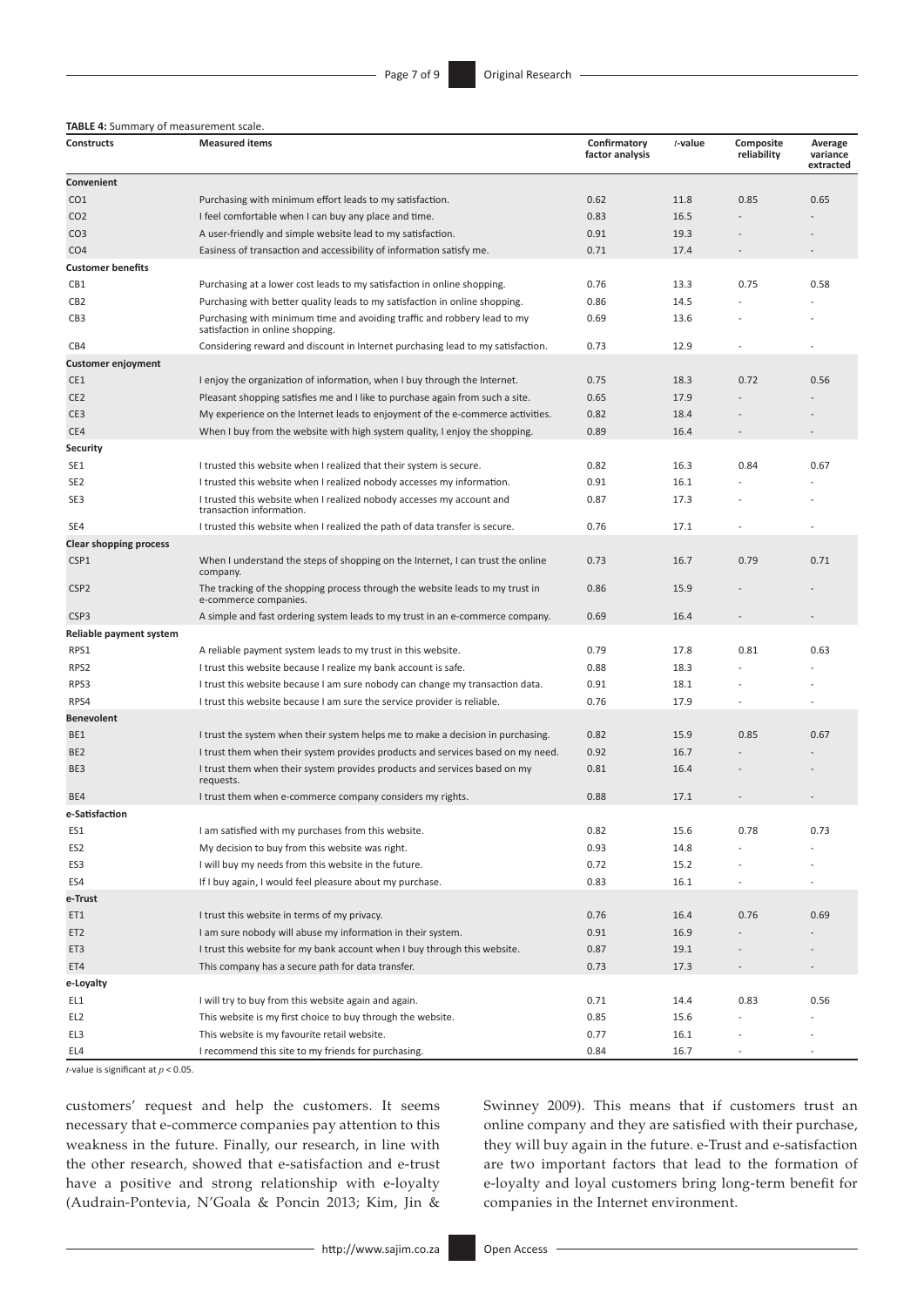| <b>Hypothesis</b> | <b>Hypothesized relationship</b>     |                       | Estimate | t-value | Conclusion    |
|-------------------|--------------------------------------|-----------------------|----------|---------|---------------|
| H1                | Convenience                          | ---> e-Satisfaction   | 0.45     | 6.44    | Supported     |
| H2                | Customer benefit                     | ---> e-Satisfaction   | 0.72     | 9.35    | Supported     |
| H <sub>3</sub>    | Customer enjoyment                   | ---> e-Satisfaction   | 0.61     | 7.65    | Supported     |
| H <sub>4</sub>    | Security                             | $\rightarrow$ e-Trust | 0.53     | 8.52    | Supported     |
| <b>H5</b>         | Clear shopping process               | $\rightarrow$ e-Trust | 0.61     | 9.38    | Supported     |
| H6                | Reliable payment system ---> e-Trust |                       | 0.58     | 4.78    | Supported     |
| H7                | Benevolence                          | $\rightarrow$ e-Trust | 0.12     | 0.07    | Not Supported |
| H8                | e-Satisfaction                       | ---> e-Loyalty        | 0.79     | 8.67    | Supported     |
| H9                | e-Trust                              | ---> e-Loyalty        | 0.74     | 8.53    | Supported     |

**TABLE 5:** The results of structural equation model.

*t*-value is significant at *p* < 0.05.

# **Conclusion**

The results of the study shed light on important issues relating to e-loyalty formation from a new perspective. In contrast to traditional commerce, satisfaction, trust and loyalty formation in e-commerce environment (faceless interaction) are a difficult challenge. Online companies are interested in launching e-loyalty programmes because of the long-term benefits that come from loyal customers. To remain competitive, e-commerce companies should constantly work at enhancing customer trust, satisfaction and loyalty.

The structure of this research is based on the cognitionaffect-behaviour model. The results revealed that when customers buy through the Internet conveniently with enjoyment, particularly when companies consider a reward and discount for them because of online purchasing, they benefit and are satisfied with their deals. In addition, security perception, besides clear shopping process and reliable payment system, positively affects their trust in the Internet environment. Trust on the one hand and satisfaction on the other hand play vital roles in the formation of the intention of customers to repurchase.

# **Acknowledgements**

#### **Competing interests**

The authors declare that they have no financial or personal relationships which may have inappropriately influenced them in writing this article.

### **References**

- Akhter, S.H., 2003, 'Digital divide and purchase intention: Why demographic psychology matters', *Journal of Economic Psychology* 24(3), 321–327. [http://dx.](http://dx.doi.org/10.1016/S0167-4870(02)00171-X) [doi.org/10.1016/S0167-4870\(02\)00171-X](http://dx.doi.org/10.1016/S0167-4870(02)00171-X)
- Audrain-Pontevia, A.-F., N'Goala, G. & Poncin, I., 2013, 'A good deal online: The impacts of acquisition and transaction value on E-satisfaction and E-loyalty', *Journal of Retailing and Consumer Services* 20 (2013) 445–452.
- Auh, S. & Johnson, M.D., 2005, 'Compatibility effects in evaluations of satisfaction and loyalty', *Journal of Economic Psychology* 26(1), 35–57. [http://dx.doi.org/10.1016/j.](http://dx.doi.org/10.1016/j.joep.2003.10.002) [joep.2003.10.002](http://dx.doi.org/10.1016/j.joep.2003.10.002)
- Bechwati, N.N. & Xia, L., 2003, 'Do computers sweat? The impact of perceived effort of online decision aids on consumers' satisfaction with the decision process', *Journal of Consumer Psychology* 13(1/2), 139–148. [http://dx.doi.org/10.1207/](http://dx.doi.org/10.1207/153276603768344852) [153276603768344852](http://dx.doi.org/10.1207/153276603768344852)
- Beldad, A., de Jong, M. & Steehouder, M., 2010, 'How shall I trust the faceless and the<br>intangible? A literature review on the antecedents of online trust', Computers in<br>Human Behavior 26(5), 857–869. http://dx.doi.org/10.
- Bosnjak, M., Galesic, M. & Tuten, T., 2007, 'Personality determinants of online shopping: Explaining online purchase intentions using a hierarchical approach', *Journal of Business Research* 60(6), 597–605. [http://dx.doi.org/10.1016/j.](http://dx.doi.org/10.1016/j.jbusres.2006.06.008) [jbusres.2006.06.008](http://dx.doi.org/10.1016/j.jbusres.2006.06.008)
- Bridges, E. & Florsheim, R., 2008, 'Hedonic and utilitarian shopping goals: The online experience', *Journal of Business Research* 61(4), 309–314. [http://dx.doi.org/](http://dx.doi.org/10.1016/j.jbusres.2007.06.017) [10.1016/j.jbusres.2007.06.017](http://dx.doi.org/10.1016/j.jbusres.2007.06.017)
- Cao, X., 2012, 'The relationships between e-shopping and store shopping in the shopping process of search goods', *Transportation Research Part A: Policy and Practice* 46(7), 993–1002.<http://dx.doi.org/10.1016/j.tra.2012.04.007>
- Carbonell, M., Sierra, J.M. & Lopez, J., 2009, 'Secure multiparty payment with an intermediary entity', *Computers & Security* 28(5), 289–300. [http://dx.doi.org/](http://dx.doi.org/10.1016/j.cose.2008.12.002) [10.1016/j.cose.2008.12.002](http://dx.doi.org/10.1016/j.cose.2008.12.002)
- Casaló, L., Flavián, C. & Guinalíu, M., 2008, 'The role of perceived usability, reputation, satisfaction and consumer familiarity on the website loyalty formation process', *Computers in Human Behavior* 24(2), 325–345. [http://dx.doi.org/10.1016/j.chb.](http://dx.doi.org/10.1016/j.chb.2007.01.017) [2007.01.017](http://dx.doi.org/10.1016/j.chb.2007.01.017)
- Chang, H.H. & Chen, S.W., 2008, 'The impact of customer interface quality, satisfaction and switching costs on e-loyalty: Internet experience as a moderator', *Computers in Human Behavior* 24(6), 2927–2944. [http://dx.doi.org/10.1016/j.chb.2008.](http://dx.doi.org/10.1016/j.chb.2008.04.014) [04.014](http://dx.doi.org/10.1016/j.chb.2008.04.014)
- Chang, H.H. & Chen, S.W., 2009, 'Consumer perception of interface quality, security, and loyalty in electronic commerce', *Information & Management* 46(7), 411–417. <http://dx.doi.org/10.1016/j.im.2009.08.002>
- Chen, S.-C., 2012, 'The customer satisfaction–loyalty relation in an interactive e-service setting: The mediators', *Journal of Retailing and Consumer Services*  19(2), 202–210.<http://dx.doi.org/10.1016/j.jretconser.2012.01.001>
- Chen, Y.-C., Shang, R.-A. & Kao, C.-Y., 2009, 'The effects of information overload on consumers' subjective state towards buying decision in the internet shopping environment', *Electronic Commerce Research and Applications* 8(1), 48–58. <http://dx.doi.org/10.1016/j.elerap.2008.09.001>
- Chen, Y.-H., Hsu, I.C. & Lin, C.-C., 2010, 'Website attributes that increase consumer purchase intention: A conjoint analysis', *Journal of Business Research* 63(9–10), 1007–1014.<http://dx.doi.org/10.1016/j.jbusres.2009.01.023>
- Chien, S.-H., Chen, Y.-H. & Hsu, C.-Y., 2012, 'Exploring the impact of trust and relational embeddedness in e-marketplaces: An empirical study in Taiwan', *Industrial Marketing Management* 41(3), 460–468. [http://dx.doi.org/10.1016/j.indmarman.](http://dx.doi.org/10.1016/j.indmarman.2011.05.001) [2011.05.001](http://dx.doi.org/10.1016/j.indmarman.2011.05.001)
- Cyr, D., Hassanein, K., Head, M. & Ivanov, A., 2007, 'The role of social presence in establishing loyalty in e-service environments', *Interacting with Computers* 19(1), 43–56.<http://dx.doi.org/10.1016/j.intcom.2006.07.010>
- Dai, X. & Grundy, J., 2007, 'NetPay: An off-line, decentralized micro-payment system for thin-client applications', *Electronic Commerce Research and Applications* 6(1), 91–101. <http://dx.doi.org/10.1016/j.elerap.2005.10.009>
- Dubé, L., Cervellon, M.-C. & Jingyuan, H., 2003, 'Should consumer attitudes be reduced to their affective and cognitive bases? Validation of a hierarchical model', *International Journal of Research in Marketing* 20(3), 259–272. [http://dx.doi.](http://dx.doi.org/10.1016/S0167-8116(03)00036-3) [org/10.1016/S0167-8116\(03\)00036-3](http://dx.doi.org/10.1016/S0167-8116(03)00036-3)
- Følstad, A., Anda, B.C.D. & Sjøberg, D.I.K., 2010, 'The usability inspection performance of work-domain experts: An empirical study', *Interacting with Computers* 22(2), 75–87.<http://dx.doi.org/10.1016/j.intcom.2009.09.001>
- Gefen, D. & Straub, D.W., 2004, 'Consumer trust in B2C e-commerce and the importance of social presence: experiments in e-products and e-services', *Omega*  32(6), 407–424.<http://dx.doi.org/10.1016/j.omega.2004.01.006>
- Gummerus, J., Liljander, V., Pura, M. & Riel, A., 2004, 'Customer loyalty to content based websites: the case of an online health-care service', *Journal of Service Marketing* 18(3), 175–186.<http://dx.doi.org/10.1108/08876040410536486>
- Hair, J.F., Jr., Black, W.C., Babin, B.J. & Anderson, R.E., 2010, *Multivariate data analysis,* Pearson Prentice Hall, New Jersey.
- Hernández, B., Jiménez, J. & Martín, M.J., 2010, 'Customer behavior in electronic commerce: The moderating effect of e-purchasing experience', *Journal of Business Research* 63(9–10), 964–971.<http://dx.doi.org/10.1016/j.jbusres.2009.01.019>
- Hwang, Y., 2010, 'The moderating effects of gender on e-commerce systems adoption factors: An empirical investigation', *Computers in Human Behavior* 26(6), 1753–1760.<http://dx.doi.org/10.1016/j.chb.2010.07.002>
- Iglesias-Pradas, S., Pascual-Miguel, F., Hernández-García, Á. & Chaparro-Peláez, J., 2013, 'Barriers and drivers for non-shoppers in B2C e-commerce: A latent class exploratory analysis', *Computers in Human Behavior* 29(2), 314–322. [http://](http://dx.doi.org/10.1016/j.chb.2012.01.024) [dx.doi.org/10.1016/j.chb.2012.01.024](http://dx.doi.org/10.1016/j.chb.2012.01.024)